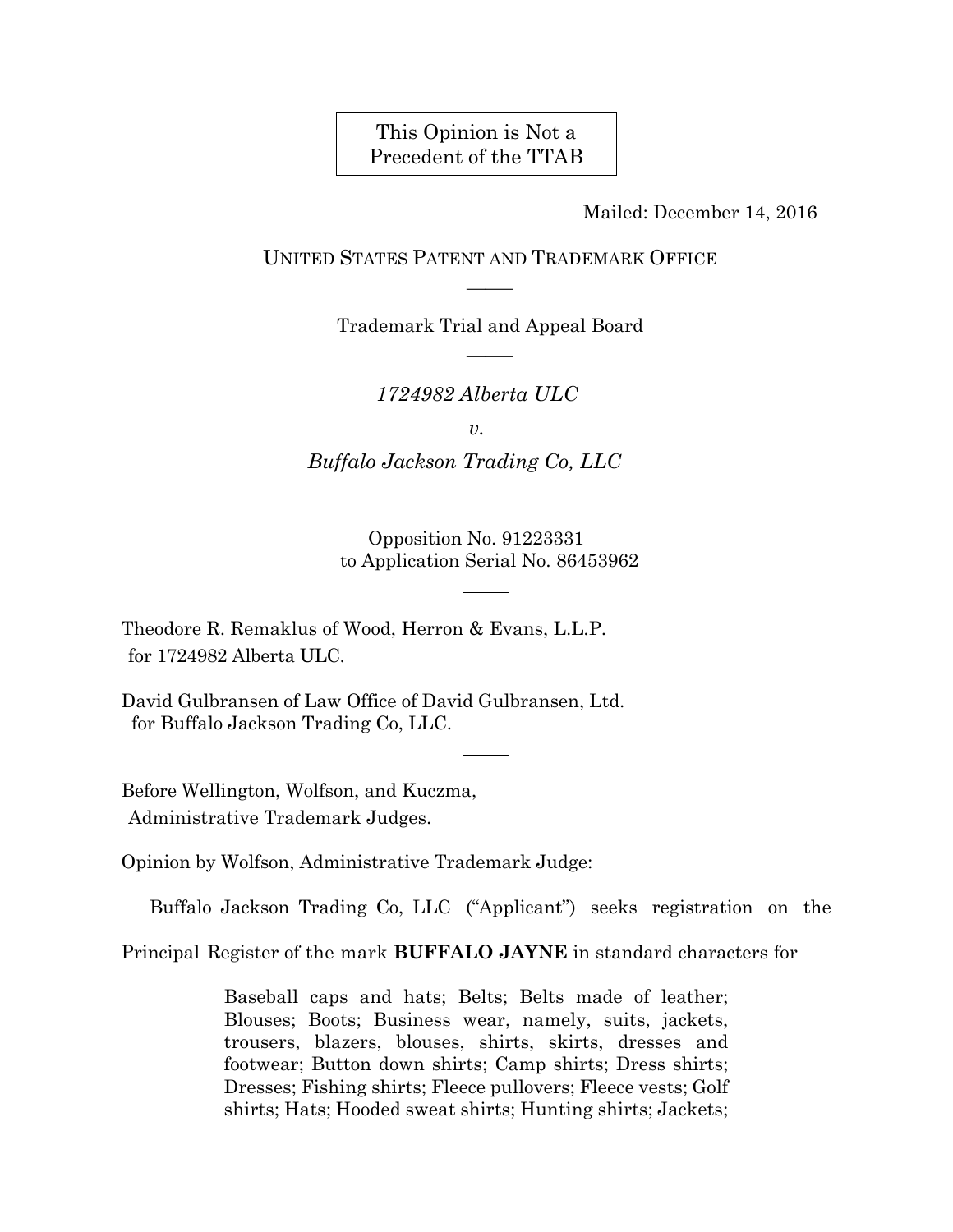Knit shirts; Neckwear; Outer jackets; Padded jackets; Pants; Polo shirts; Quilted vests; Sandals; Shirts; Shoes; Shorts; Skirts; Suit coats; Sweat shirts; T-shirts; Vests; Visors

in International Class 25.1

 $\overline{a}$ 

1724982 Alberta ULC ("Opposer") opposes registration under Section 2(d) of the Trademark Act, 15 U.S.C. § 1052(d), asserting a likelihood of confusion with its marks BUFFALO and BUFFALO DAVID BITTON, registered for a number of clothing items, including pants, shirts, skirts and dresses.

The parties stipulated that they would seek determination of the merits of this case through the Board's Accelerated Case Resolution procedure ("ACR"). Following the Board's order approving the use of ACR, the parties submitted their ACR briefs accompanied by declaration testimony and supporting evidence.2 The Board's final determination of this case is based on such declarations and exhibits, submitted to the Board as the trial record in the proceeding. The Board has decided all issues presented by the record in accordance with the evidentiary burden at trial, that is, by a preponderance of the evidence. *See generally* TBMP § 702.04 (June 2016) and authorities cited in that section.

<sup>&</sup>lt;sup>1</sup> Application No. 86453962, filed on November 13, 2014, based on Applicant's allegation of a bona fide intent to use the mark in commerce under Section 1(b) of the Trademark Act, 15 U.S.C. § 1051(b).

<sup>2</sup> *See* Stipulation dated June 7, 2016, at 6 TTABVUE, and Board order dated June 20, 2016, at 7 TTABVUE.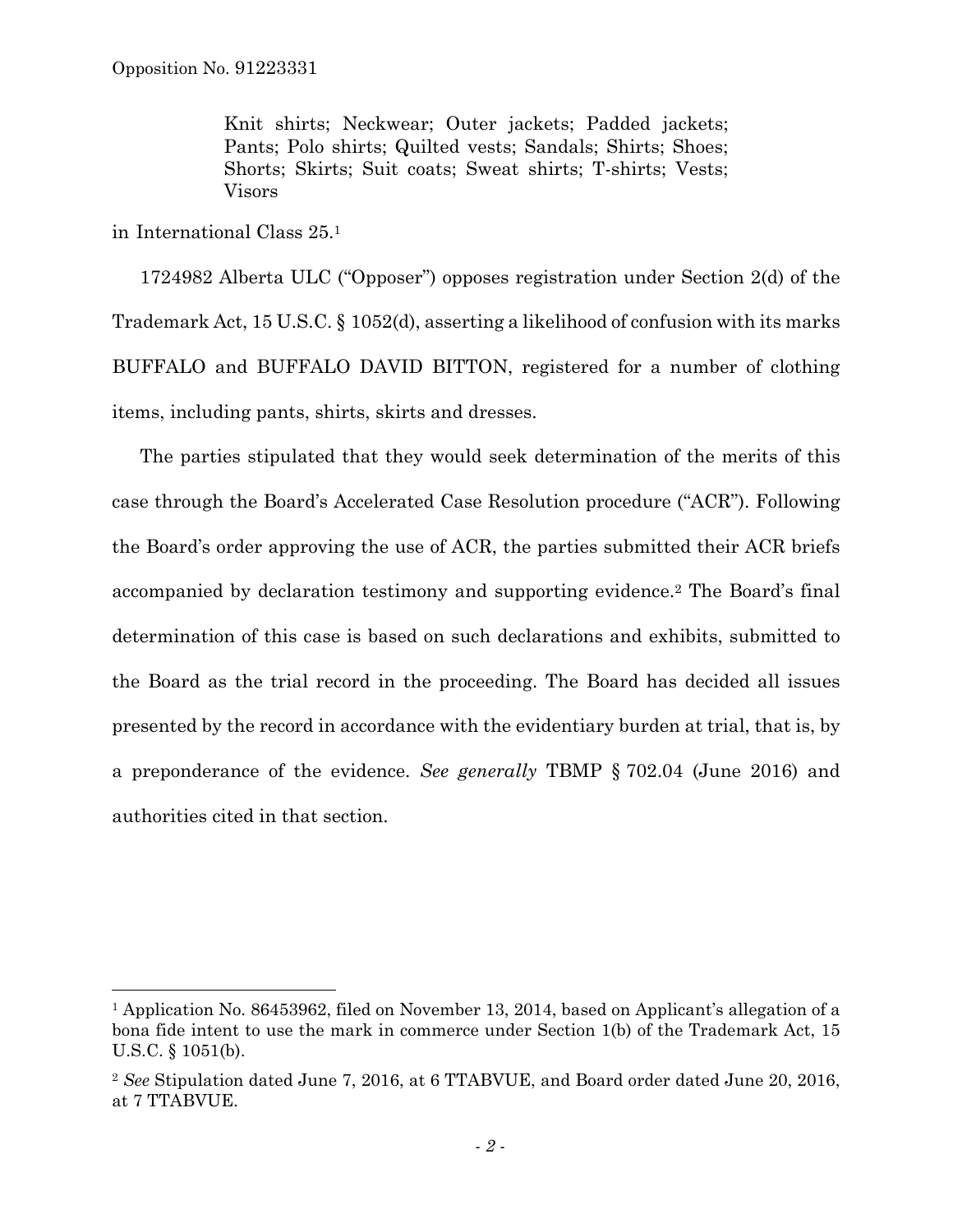I. Record

 $\overline{a}$ 

The record includes the pleadings and the file of the involved application.

Trademark Rule 2.122(b)(1).

In addition, Opposer made the following testimony and evidence of record:

- Declaration of Gabriel Bitton, Opposer's Director.
- Printouts from the Trademark Status & Document Retrieval ("TSDR") database of Opposer's pleaded registrations, showing current status and title of the following two registrations on the Principal Register:3
	- o Reg. No. 1185897 for the mark BUFFALO (typed4) for "men's and women's pants."
	- o Reg. No. 3561672 for the mark BUFFALO DAVID BITTON (in standard characters) for "Clothing, namely, jeans, pants, shorts, skirts, dresses, jackets, shirts, sweatshirts, T-shirts, sweaters, blouses, jumpers, cardigans, jackets, coats, scarves, socks, hosiery, pyjamas, [and] underwear."5

<sup>3</sup> Opposer also asserted ownership of Registration No. 3623466 for the mark BUFFALO DAVID BITTON, which expired. Therefore, it "is evidence only of the fact that it previously existed." *UMG Recordings Inc. v. Mattel Inc.,* 100 USPQ2d 1868, 1872 n.2 (TTAB 2011). Any benefits conferred by the registration, including the evidentiary presumptions afforded by Section 7(b) of the Trademark Act, were lost when the registration expired. *See, e.g., Anderson, Clayton & Co. v. Krier*, 478 F.2d 1246, 178 USPQ 46 (CCPA 1973); *Time Warner Entertainment Co. v. Jones*, 65 USPQ2d 1650 (TTAB 2002).

<sup>4</sup> Prior to November 2, 2003, "standard character" drawings were known as "typed" drawings. *See* Trademark Rule 2.52 (a).

<sup>5</sup> Opposer's Director, Gabriel Bitton, also testified to ownership of (and Opposer filed a copy of the TSDR printout therefor) Reg. No. 2155119 for the mark BUFFALO (typed) for "sunglasses; watches, bracelets, earrings, anklet charms, necklaces; luggage, knapsacks; bed sheets, pillow cases, comforters, towels; clothing, namely men's and women's underwear, socks, hosiery, neckties, bathrobes, bathing suits," issued May 5, 1998; renewed. This registration was not pleaded in Opposer's notice of opposition. In cases brought under Trademark Act § 2(d), "the plaintiff must specifically plead any registrations on which it is relying and may not rely at trial on unpleaded registrations," unless "the plaintiff's pleading is amended (or deemed amended), pursuant to Fed. R. Civ. P. 15(a) or (b), to assert the matter." TBMP § 309.03(c) (June 2016); *see, e.g., B.V.D. Licensing Corp. v. Rodriguez*, 83 USPQ2d 1500, 1503 (TTAB 2007) ("In its brief, opposer listed a seventh registration, but it was not pleaded and a copy was not made of record by notice of reliance (NOR) or through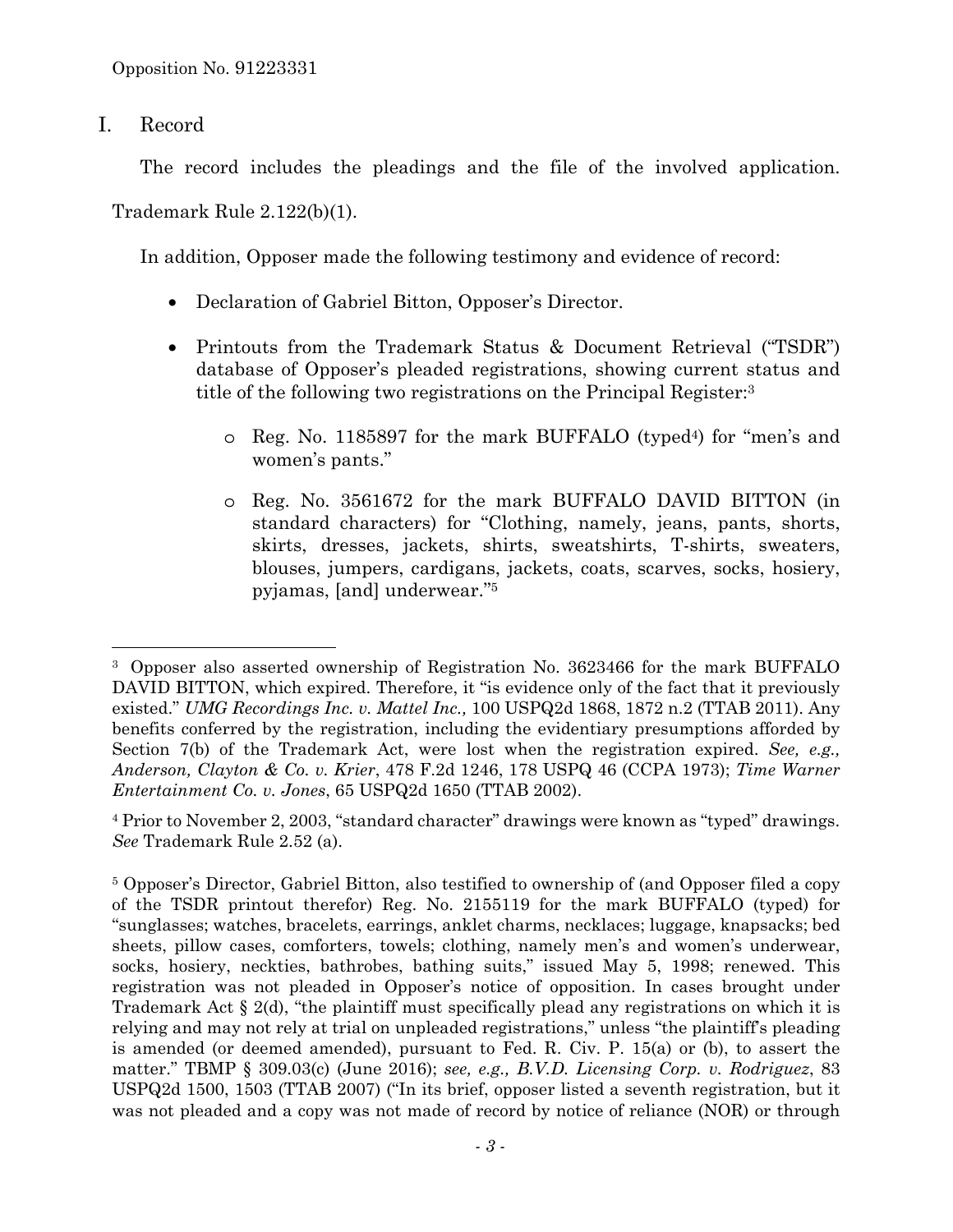$\overline{a}$ 

- Printouts from TSDR of seven pending applications for marks including the term BUFFALO, of which Opposer asserted ownership.<sup>6</sup>
- Printouts of advertisements placed by Opposer, showing use of the mark BUFFALO from 1993, 1994 and 1995.7
- Printouts of advertisements placed by Opposer, showing use of the marks BUFFALO<sup>8</sup> and BUFFALO DAVID BITTON from 1996 to 2015, excluding 1998.9
- Printouts of third-party Internet websites offering clothing under the BUFFALO<sup>10</sup> and BUFFALO DAVID BITTON marks in 2016.<sup>11</sup>
- Printouts from Opposer's website *https://www.buffalojeans.com* showing use of the mark BUFFALO DAVID BITTON.12

6 Trademark application Serial Nos. 85378705, 85378778, 85391853, 85391915, 85480867, 85939620 and 85949131. These applications, while properly in the record, are evidence only of the fact of their filing and have no probative value. Accordingly, we do not rely on them in our likelihood of confusion determination. *See UMG Recordings Inc. v. Mattel Inc*., 100 USPQ2d 1868, 1872 n.2 (TTAB 2011) (pleaded applications pending at time of trial of "no probative value").

7 11 TTABVUE 56-128, Exhibits 11-13.

8 Most of the advertisements placed during this time frame by Opposer show use of BUFFALO DAVID BITTON; however, the BUFFALO mark was used in a 2001 advertisement in FHM magazine, 12 TTABVUE 22, Exhibit 18, and in Opposer's summary of "Official Online Store" advertising at 13 TTABVUE 18, Exhibit 32 ("Introducing Buffalo Spring & Summer 2016").

9 11 TTABVUE 129-212, Exhibits 14-17; 12 TTABVUE 2-342, Exhibits 18-30 and 13 TTABVUE 2-18, Exhibits 31 and 32.

<sup>10</sup> The department store Bon-Ton offers Opposer's line of clothing under the designation: "Buffalo by David Bitton." 13 TTABVUE 25-45, Exhibit 33.

11 13 TTABVUE 19-69, Exhibits 33 through 38.

12 13 TTABVUE 70-82, Exhibit 39.

testimony, so it has not been considered"). Here, the parties dispensed with the trial period *per se* and submitted their trial evidence concurrently with their legal arguments. Applicant did not object to Opposer's reliance on its unpleaded registration in its ACR brief but did not affirmatively treat it as being of record; in its brief, Applicant listed the pleaded marks, acknowledging that they are owned by Opposer, but did not include Reg. No. 2155119. *Cf. Boston Red Sox Baseball Club LP v. Sherman,* 88 USPQ2d 1581, 1583 n.3 (TTAB 2008) ("The notice of reliance also includes status and title copies of several registrations which were not pleaded in the notice of opposition. Because applicant has not objected to opposer's reliance on the unpleaded registrations, and moreover has, in effect, treated them as of record in his brief, we deem opposer's pleading amended to assert the registrations under Fed. R. Civ. P. 15(b)"). Accordingly, we have not considered Reg. No. 2155119.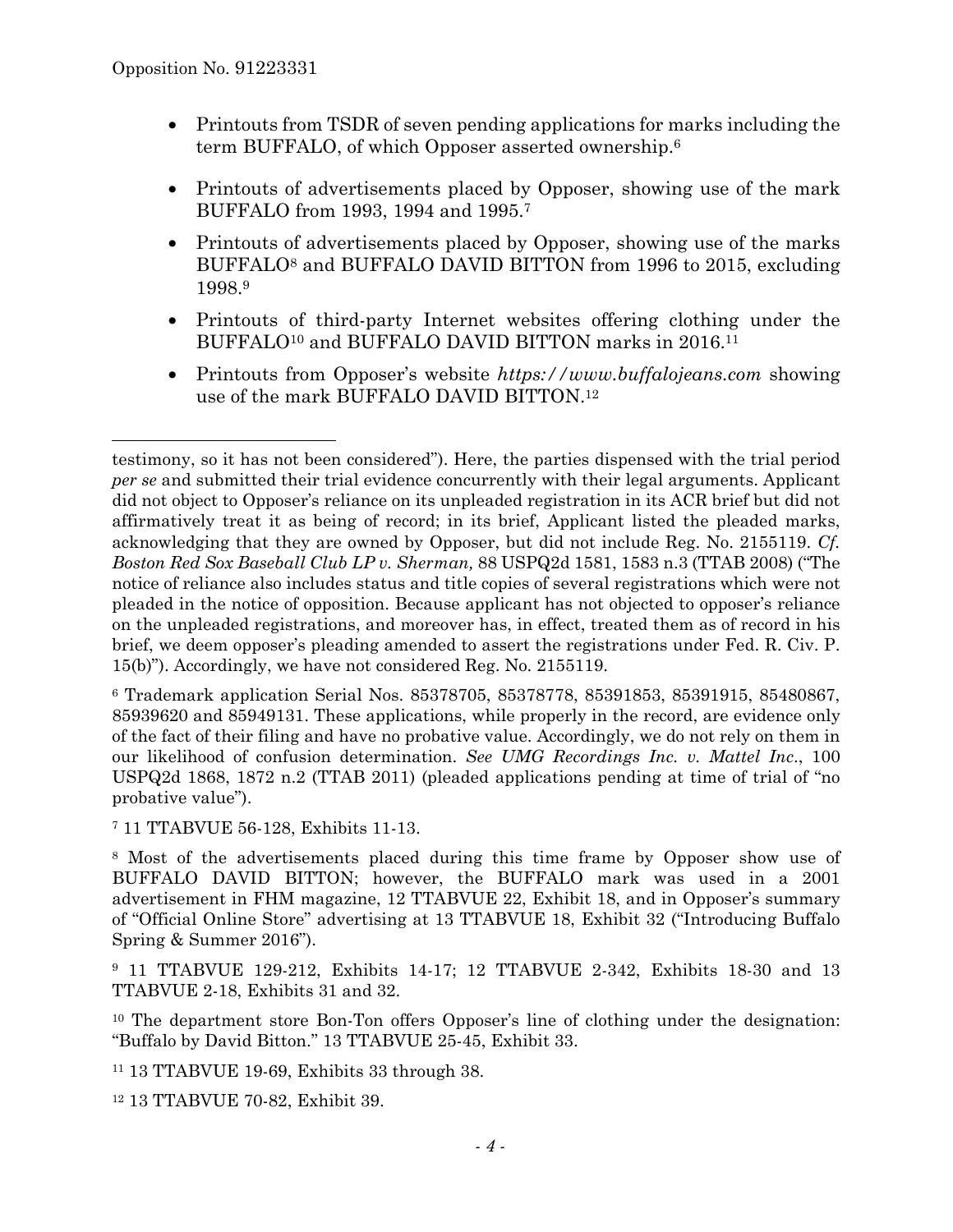- Screenshots from Opposer's Facebook "Wall" page.<sup>13</sup>
- Screenshots from Opposer's Instagram page: "Buffalo David Bitton (@buffalojeans) Instagram photos and videos."14
- Screenshots from Opposer's Twitter account: "Buffalo David Bitton (@BuffaloJeans) | Twitter."15
- Screenshots from Opposer's YouTube page: "Buffalo David Bitton YouTube<sup>"16</sup>
- List of marks containing the term "BUFFALO" from Opposer's search conducted August 8, 2016 of the Trademark Electronic Search System ("TESS") database.17

Applicant introduced the following testimony and evidence:

- Copy of results from the Examining Attorney's search conducted during the prosecution of trademark application Serial No. 86453962.18
- List of marks containing the term "BUFFALO" from Applicant's search conducted August 14, 2016 of the TESS database.19
- Copies of twelve registrations for marks containing the word BUFFALO in International Class 25.20
- II. Evidentiary Objection

Opposer objects to statements Applicant made in its ACR brief regarding the reasons behind the selection of its mark and who its customers are, as being unsupported factual assertions. We sustain Opposer's objection. Assertions made in a party's briefs are not recognized as evidence. *In re Simulations Publications, Inc.,*  521 F.2d 797, 187 USPQ 147, 148 (CCPA 1975); *In re Vesoyuzny Ordena Trudovogo* 

<sup>13 13</sup> TTABVUE 83-222, Exhibit 40.

<sup>14 13</sup> TTABVUE 223-226, Exhibit 41.

<sup>15 13</sup> TTABVUE 227-240, Exhibit 42.

<sup>16 13</sup> TTABVUE 241-246, Exhibit 43.

<sup>17 13</sup> TTABVUE 247-250, Exhibit 44 (misnumbered as duplicate 43).

<sup>18 8</sup> TTABVUE 19-20, Exhibit A.

<sup>19 8</sup> TTABVUE 21-26, Exhibit B.

<sup>20 8</sup> TTABVUE 27-38.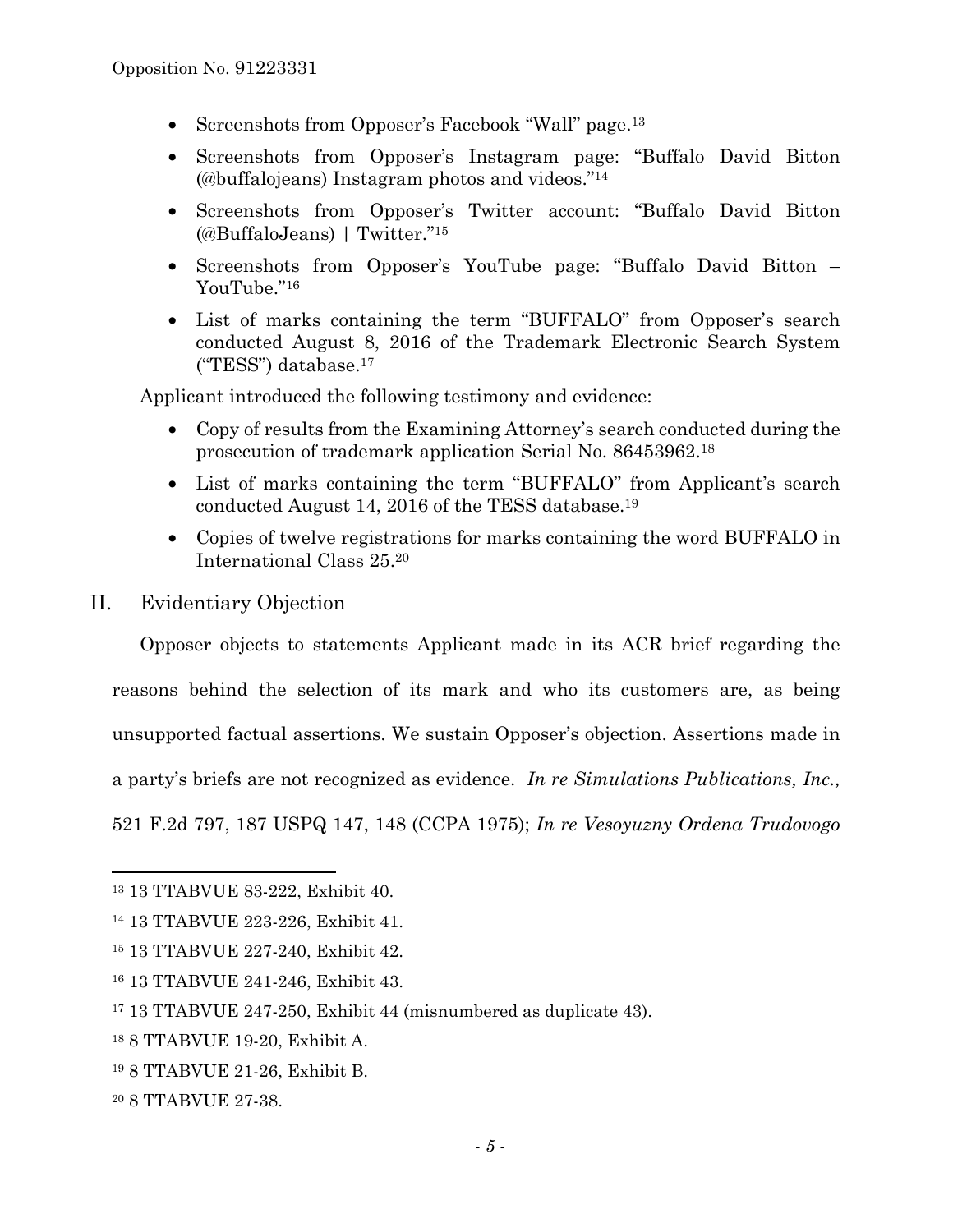1

*Krasnogo Znameni,* 219 USPQ 69, 70 (TTAB 1983). *See also Spin Physics, Inc. v. Matsushita Electric Co.,* 168 USPQ 605, 607 (TTAB 1970) (the arguments and opinion of counsel are insufficient to overcome the facts).

# III. Opposer's Standing and Priority

Standing is a threshold issue that must be proven by the plaintiff in every *inter partes* case. *See Empresa Cubana Del Tabaco v. Gen. Cigar Co.*, 753 F.3d 1270, 111 USPQ2d 1058, 1062 (Fed. Cir. 2014), *cert. denied*, 135 S. Ct. 1401 (2015); *John W. Carson Found. v. Toilets.com Inc.*, 94 USPQ2d 1942, 1945 (TTAB 2010). Opposer's standing to oppose registration of Applicant's mark is established by its pleaded registrations, which the record shows to be valid and subsisting, and owned by Opposer. *See, e.g., Cunningham v. Laser Golf Corp.*, 222 F.3d 943, 55 USPQ2d 1842, 1844 (Fed. Cir. 2000); *Otter Prods. LLC v. BaseOneLabs LLC*, 105 USPQ2d 1252, 1254 (TTAB 2012). In addition, because Opposer's pleaded registrations are of record, priority is not an issue with respect to the goods covered by Opposer's pleaded registrations. *Penguin Books Ltd. v. Eberhard*, 48 USPQ2d 1280, 1286 (TTAB 1998) (citing *King Candy Co. v. Eunice King's Kitchen, Inc.*, 496 F.2d 1400, 182 USPQ 108, 110 (CCPA 1974)). Moreover, Applicant admits Opposer's ownership of the pleaded registrations and that "[s]ince [1996], Opposer and its predecessors-in-interest have used the BUFFALO and BUFFALO DAVID BITTON marks, as well as other 'Buffalo' bearing marks, in connection with a wide [sic] clothing and fashion products."21

<sup>21</sup> Notice of Opposition, 1 TTABVUE 9, ¶ 1; Applicant's Answer, 5 TTABVUE 2.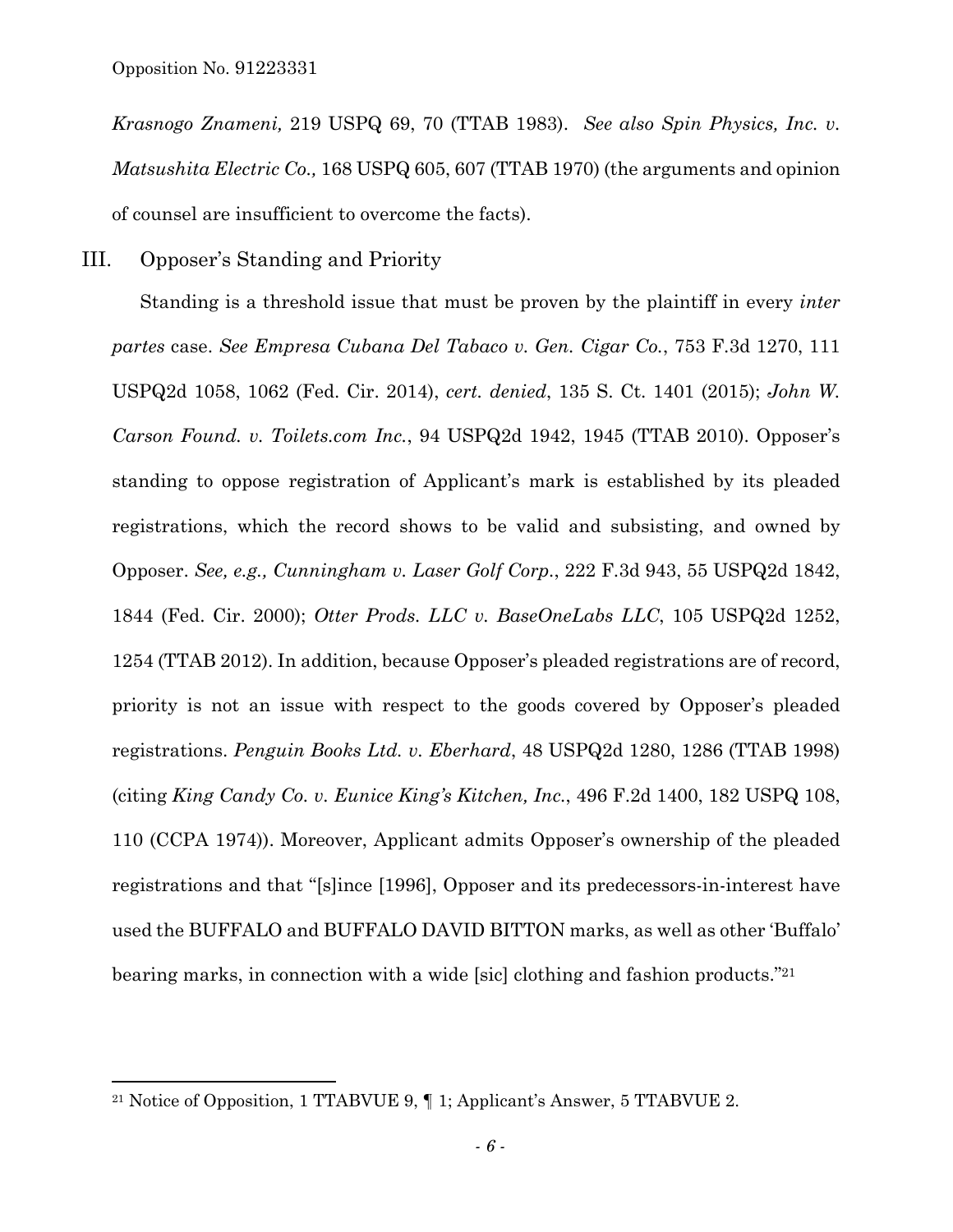Opposition No. 91223331

### IV. Likelihood of Confusion

Our determination under Trademark Act Section 2(d) is based on an analysis of all probative facts in evidence that are relevant to the factors bearing on the issue of likelihood of confusion. *In re E. I. du Pont de Nemours & Co.,* 476 F.2d 1357, 177 USPQ 563, 567 (CCPA 1973); *see also In re Majestic Distilling Co.,* 315 F.3d 1311, 65 USPQ2d 1201, 1203 (Fed. Cir. 2003). In any likelihood of confusion analysis, however, the first two *du Pont* factors encompass two key considerations: the similarities between the marks and the similarities between the goods or services. *See Federated Foods, Inc. v. Fort Howard Paper Co.,* 544 F.2d 1098, 192 USPQ 24, 29 (CCPA 1976) ("The fundamental inquiry mandated by  $\S 2(d)$  goes to the cumulative effect of differences in the essential characteristics of the goods and differences in the marks."). Opposer bears the burden of proving its claim of likelihood of confusion by a preponderance of the evidence. *Cunningham*, 55 USPQ2d at 1848.

Because we view Opposer's mark BUFFALO as more similar to Applicant's mark BUFFALO JAYNE, we focus our analysis on a consideration of likelihood of confusion with respect to that mark. If Applicant's mark is found likely to cause confusion with Opposer's mark BUFFALO, the opposition can be sustained on this basis, and it would be unnecessary to consider whether Applicant's mark is likely to cause confusion with Opposer's combination mark BUFFALO DAVID BITTON. Conversely, if we find that Applicant's mark is not likely to cause confusion with Opposer's BUFFALO mark, we would not find Applicant's mark likely to cause confusion with Opposer's combination mark. *See, e.g., In re Max Capital Group Ltd.,* 93 USPQ2d 1243, 1245 (TTAB 2010).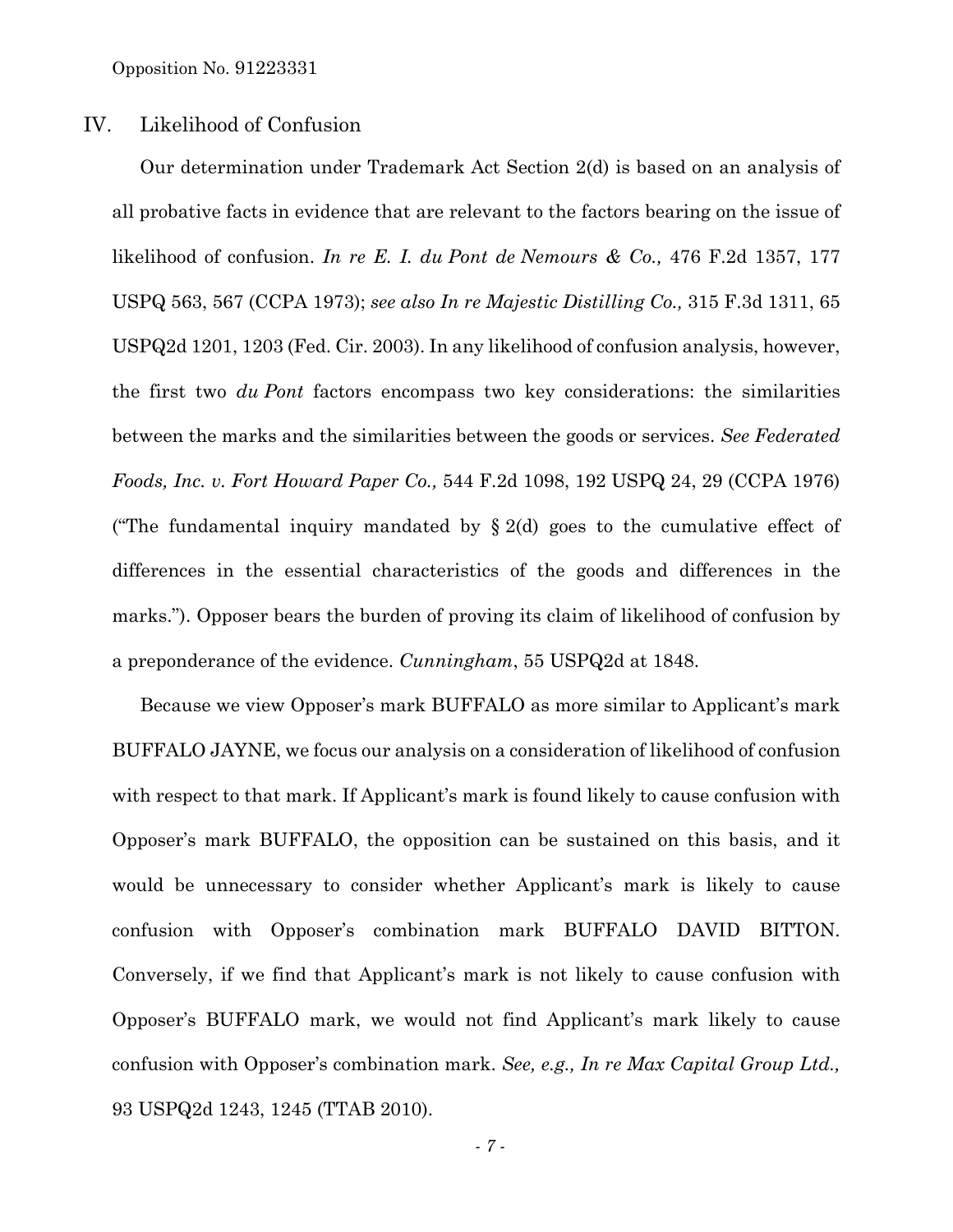We address in turn each of the *du Pont* factors for which the parties submitted evidence or argument. To the extent that any other *du Pont* factors for which no evidence was presented may be applicable, we treat them as neutral.

#### *A. Similarity of the Goods*

Applicant seeks to register its mark for various items of clothing, including "pants." Opposer has registered the mark BUFFALO for "men's and women's pants." It is sufficient for a finding of likelihood of confusion that we find confusion is likely with respect to use of Applicant's mark on any item that comes within the description of goods in the pleaded registration. *See Tuxedo Monopoly, Inc. v. General Mills Fun Group,* 648 F.2d 1335, 209 USPQ 986, 988 (CCPA 1981); *Bond v. Taylor*, 119 USPQ2d 1049, 1052-53 (TTAB 2016). In other words, we may find that a likelihood of confusion exists on the basis of the overlap of this single clothing item. On the other hand, we also find that the "men's and women's pants" of Opposer's BUFFALO registration are related to the other clothing items listed in Applicant's application, particularly items that would be worn in conjunction with pants, such as belts, shirts and shoes. The fact that the goods have a common use and function supports a finding that they are related. Applicant concedes that the goods in Reg. No. 1185897 for the mark BUFFALO are "similar goods" to those set forth in its application.22 Moreover, the Board has held that for likelihood of confusion purposes, many different articles of clothing are related. *See Cambridge Rubber Co. v. Cluett, Peabody & Co.,* 286 F.2d 623, 128 USPQ 549, 550 (CCPA 1961) (women's boots related to men's and boys'

<sup>22 8</sup> TTABVUE 14.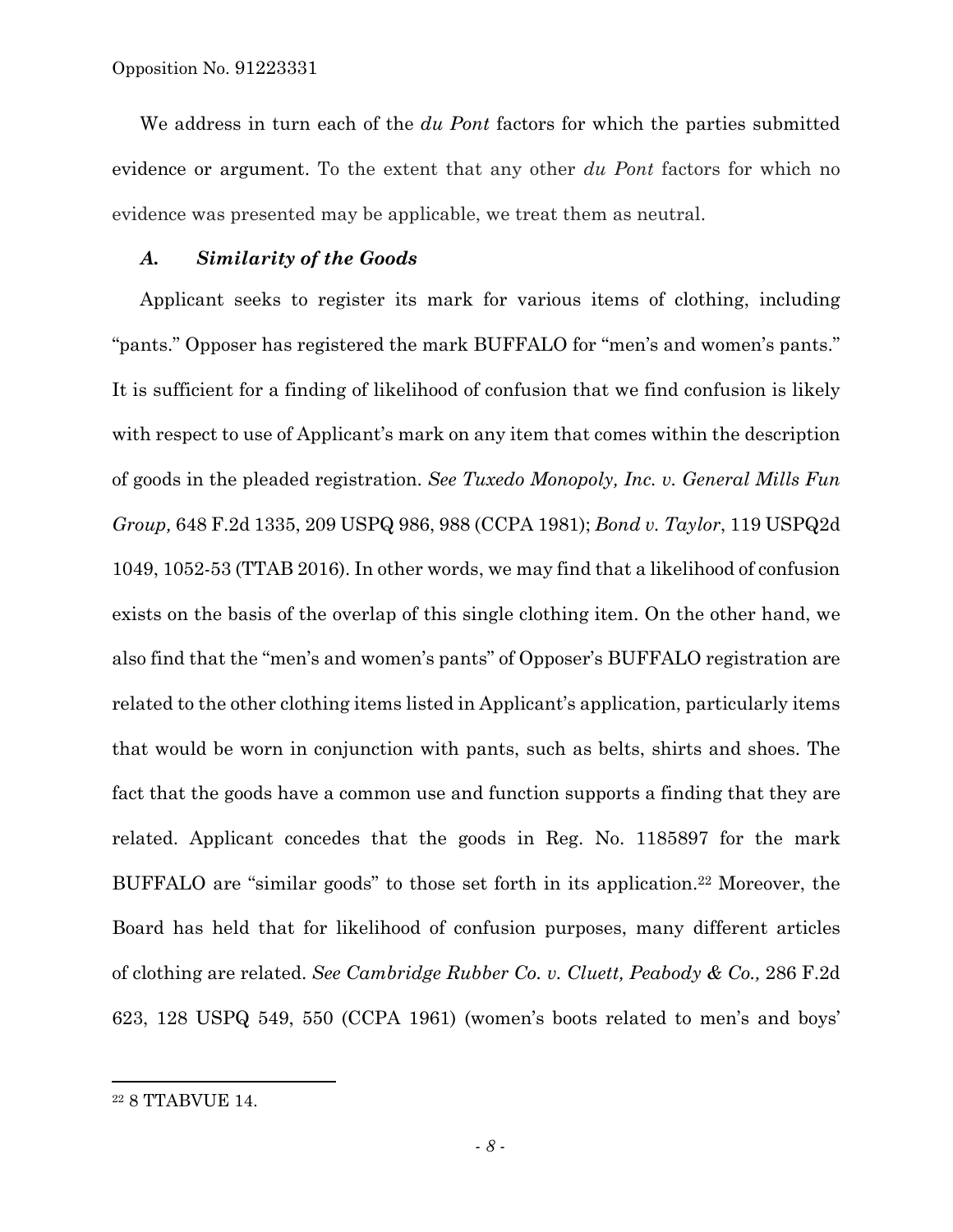underwear); *Jockey Int'l, Inc. v. Mallory & Church Corp.,* 25 USPQ2d 1233, 1236 (TTAB 1992) (underwear related to neckties); *In re Mercedes Slacks, Ltd.,* 213 USPQ 397, 398-399 (TTAB 1982) (TTAB 1982) (hosiery related to trousers).

We find that Applicant's goods, namely "pants" encompass and are legally identical to Opposer's "men's and women's pants," and that the remaining goods in Applicant's application are closely related to Opposer's goods. The second *du Pont*  factor strongly supports a finding of likely confusion.

#### *B. Channels of Trade; Classes of Consumers; Conditions of Sale*

Because the goods are unrestricted as to trade channels or classes of consumers, we presume they move in all channels of trade normal for those goods and are available to all potential classes of ordinary consumers. *See Coach Servs. Inc. v. Triumph Learning LLC*, 668 F.3d 1356, 101 USPQ2d 1713, 1722 (Fed. Cir. 2012). Moreover, because Applicant's goods are legally identical in part to those identified in the cited registration, we must presume that those goods move in the same channels of trade and are available to the same classes of customers for such goods. *See American Lebanese Syrian Assoc. Charities Inc. v. Child Health Research Inst.*, 101 USPQ2d 1022, 1028 (TTAB 2011); *see also In re Viterra Inc.*, 671 F.3d 1358, 101 USPQ2d 1905, 1908 (Fed. Cir. 2012) (finding Board entitled to rely on this presumption).

Applicant argues that the "products at issue in the instant case are of a substantially higher potential value, and therefore the purchaser standard of care is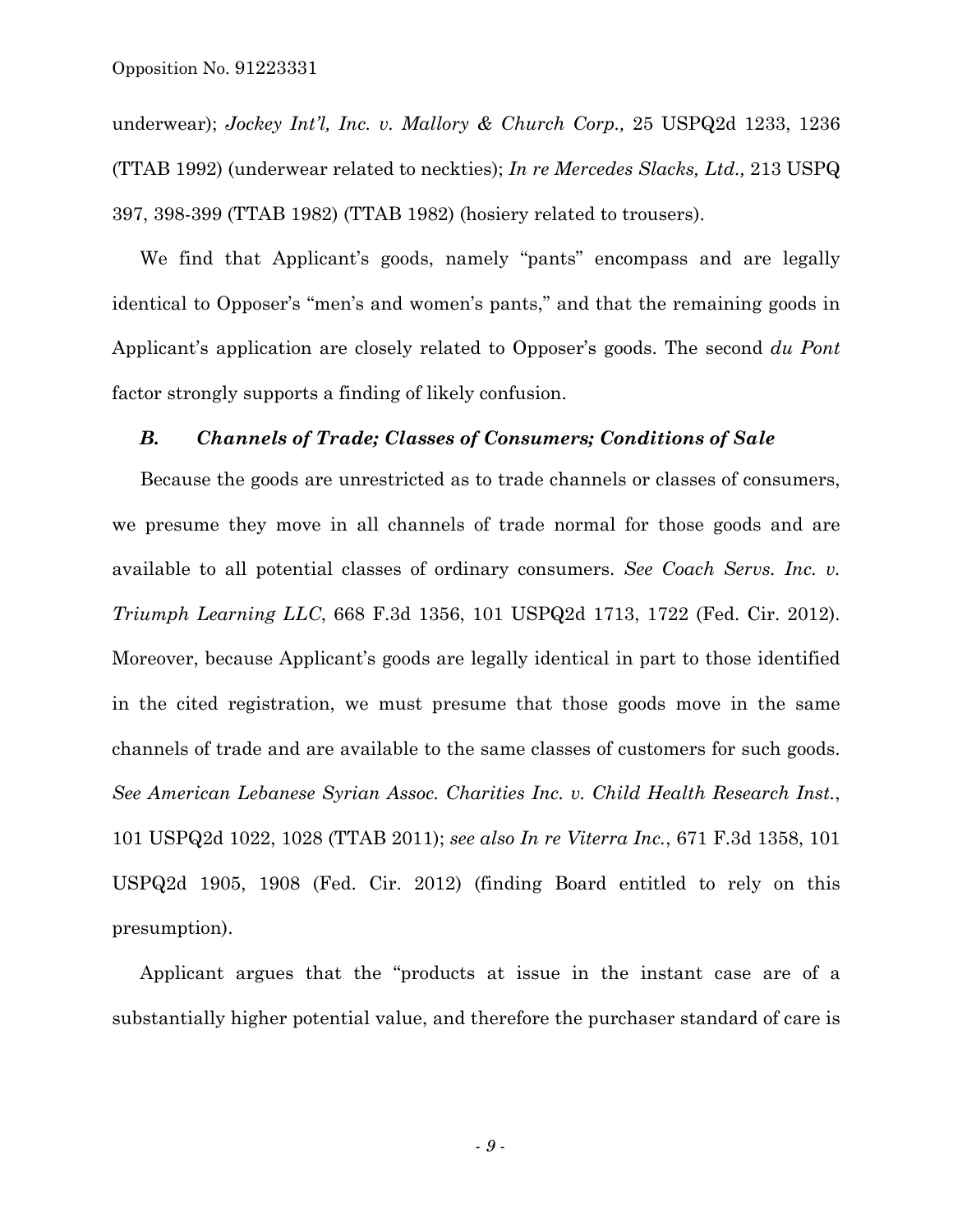higher."<sup>23</sup> Nothing in the record supports Applicant's contention that buyers are sophisticated or more discerning than the ordinary shopper of wearing apparel seeking clothes for work or leisure. The goods are not luxury items nor have they been shown to be expensive. No price points for Applicant's goods have been supplied and the application is filed on an intent-to-use basis. The identification in Applicant's application and that in Opposer's registration include clothing of all types. Therefore, we must assume that Applicant's and Opposer's identifications comprise the full range of the identified goods, whether inexpensive or costly. *See, e.g.*, *In re Hughes Furniture Indus., Inc.*, 114 USPQ2d 1134, 1137 (TTAB 2015) ("[B]ecause neither Applicant nor Registrant has limited its products to any particular style, type of consumer, or price point, we must assume that both identifications include 'residential and commercial furniture' of all types, styles, and price levels offered to the full range of usual consumers for such goods.").

The third and fourth *du Pont* factors support a finding of likely confusion.

#### *C. Similarity of the Marks*

We turn next to the first *du Pont* factor, the similarity of the parties' marks. In a likelihood of confusion analysis, we compare the marks in their entireties for similarities and dissimilarities in appearance, sound, connotation and commercial impression. *Palm Bay Imps. Inc. v. Veuve Clicquot Ponsardin Maison Fondee En 1772*, 396 F.3d 1369, 73 USPQ2d 1689, 1692 (Fed. Cir. 2005). "The proper test is not a side-by-side comparison of the marks, but instead whether the marks are

1

<sup>23 15</sup> TTABVUE 3.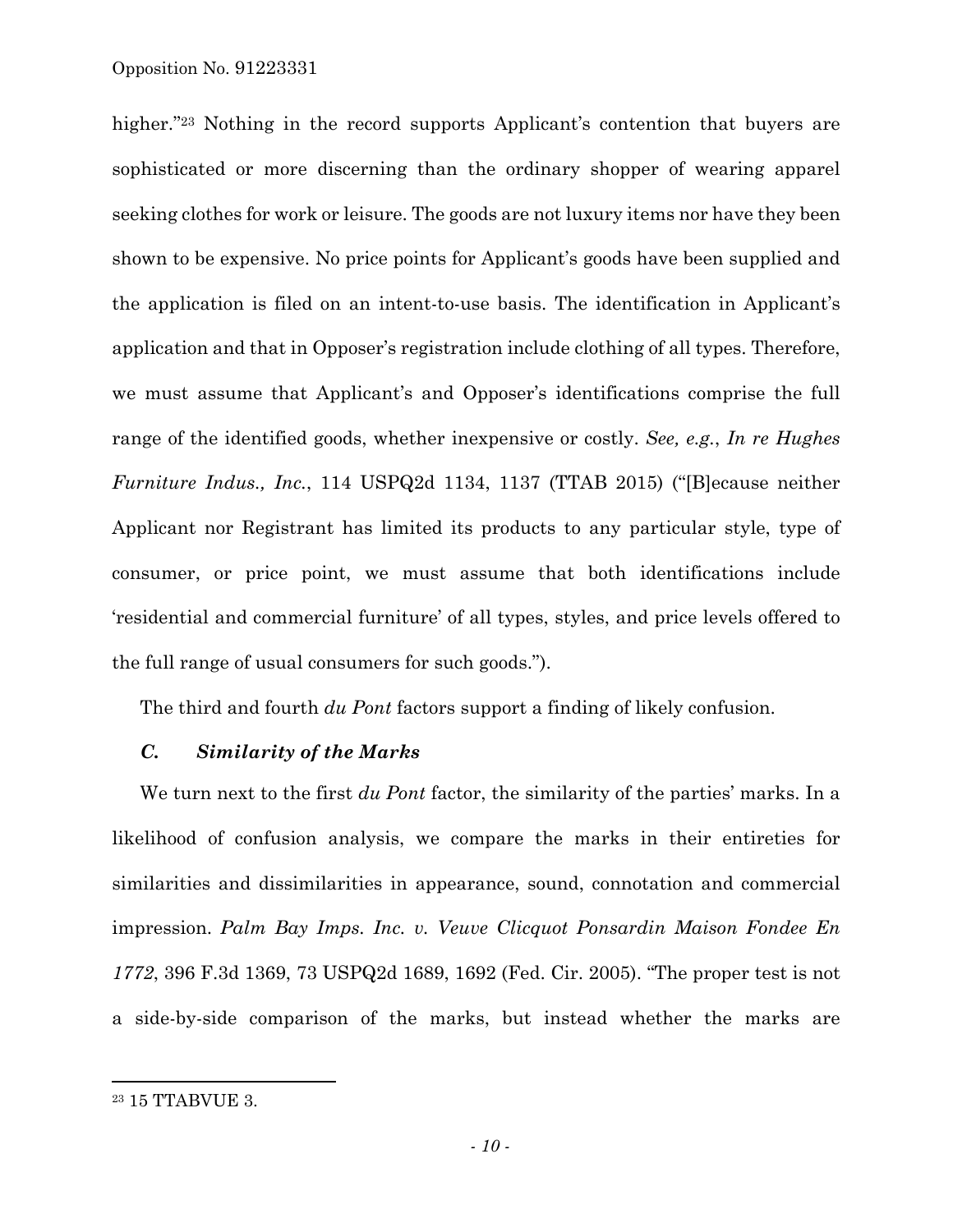sufficiently similar in terms of their commercial impression such that persons who encounter the marks would be likely to assume a connection between the parties." *Coach*, 101 USPQ2d at 1721 (citation omitted). Where, as here, the parties use their marks in connection with goods that are identical in part, the similarity needed to support a determination that confusion is likely declines. *See Bridgestone Ams. Tire Operations LLC v. Federal Corp.*, 673 F.3d 1330, 102 USPQ2d 1061, 1064 (Fed. Cir. 2012).

Applicant seeks to register the mark BUFFALO JAYNE. Opposer's mark is BUFFALO. The only difference between the marks is the second term in Applicant's mark, JAYNE. Because the term BUFFALO is the first word in Applicant's mark, it "is most likely to be impressed upon the mind of a purchaser and remembered." *Presto Products Inc. v. Nice-Pak Products, Inc.,* 9 USPQ2d 1895, 1897 (TTAB 1988); *see also Century 21 Real Estate Corp. v. Century Life of America,* 970 F.2d 874, 23 USPQ2d 1698, 1700 (Fed. Cir. 1992) (upon encountering the marks, consumers will first notice the identical lead word). Moreover, Applicant's mark incorporates Opposer's entire mark. A likelihood of confusion has often been found where, as here, an applicant's mark incorporates the opposer's entire mark. *See Coca-Cola Bottling Co. of Memphis, Tennessee, Inc. v. Joseph E. Seagram & Sons, Inc.,* 526 F.2d 556, 188 USPQ 105 (CCPA 1975) (applicant's mark BENGAL LANCER for club soda, quinine water and ginger ale likely to cause confusion with BENGAL for gin); *Johnson Publishing Co. v. International Development Ltd.,* 221 USPQ 155, 156 (TTAB 1982) (applicant's mark EBONY DRUM for hairdressing and conditioner likely to cause confusion with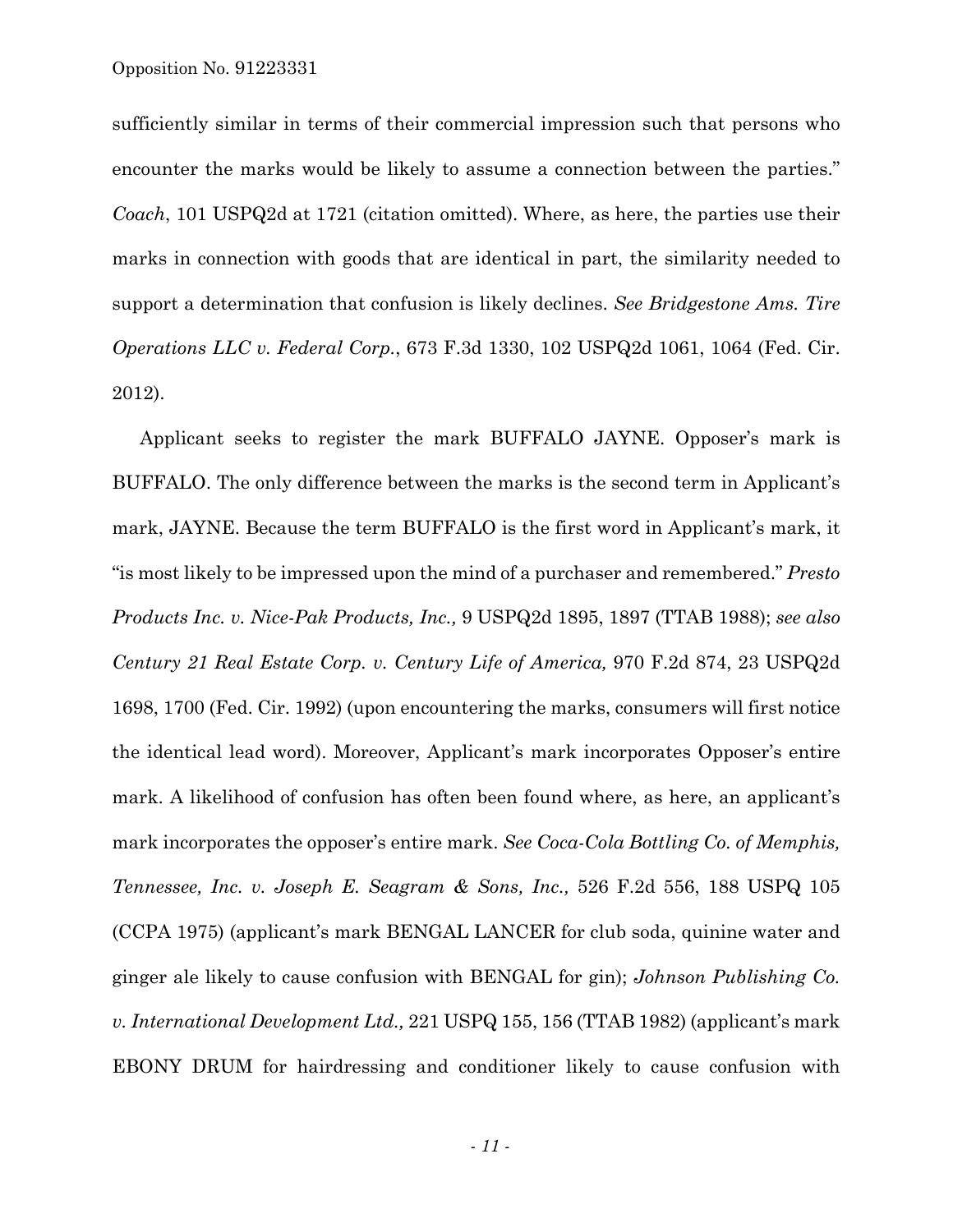EBONY for cosmetics); *In re Cosvetic Laboratories, Inc.,* 202 USPQ 842 (TTAB 1979) (applicant's mark HEAD START COSVETIC for vitamins for hair conditioners and shampoo likely to cause confusion with HEAD START for men's hair lotion and aftershaving lotion). Given the shared term BUFFALO, the marks are similar in appearance and pronunciation.

It is Applicant's contention that the connotation of the marks are sufficiently different to avoid a likelihood of confusion. Applicant argues that Opposer's marks "have the connotation of the bison""24 Applicant argues that its mark, on the other hand, "evokes the images of a woman, bearing the moniker 'Buffalo Jayne."<sup>25</sup> The fact that purchasers are likely to perceive Applicant's mark as identifying a woman does not assist in distinguishing the marks. Purchasers familiar with Opposer's mark are likely to perceive Applicant's mark as a new line of "Buffalo" clothing, perhaps designed for the intended purpose of identifying a line of women's clothing. Conversely, upon encountering Opposer's mark, purchasers familiar with Applicant's mark would likely consider Opposer's mark to be a shortened form of Applicant's mark. *See, e.g., In re Abcor Development Corp.,* 588 F.2d 511, 200 USPQ 215, 219 (CCPA 1978) (J. Rich, concurring) ("[U]sers of language have a universal habit of shortening full names – from haste or laziness or just economy of words."); *Marshall Field & Co. v. Mrs. Fields Cookies,* 25 USPQ2d 1321, 1333 (TTAB 1992); *In re United States Shoe Corp.,* 229 USPQ 707, 709 (TTAB 1985).

<sup>24 8</sup> TTABVUE 11.

<sup>25 8</sup> TTABVUE 11.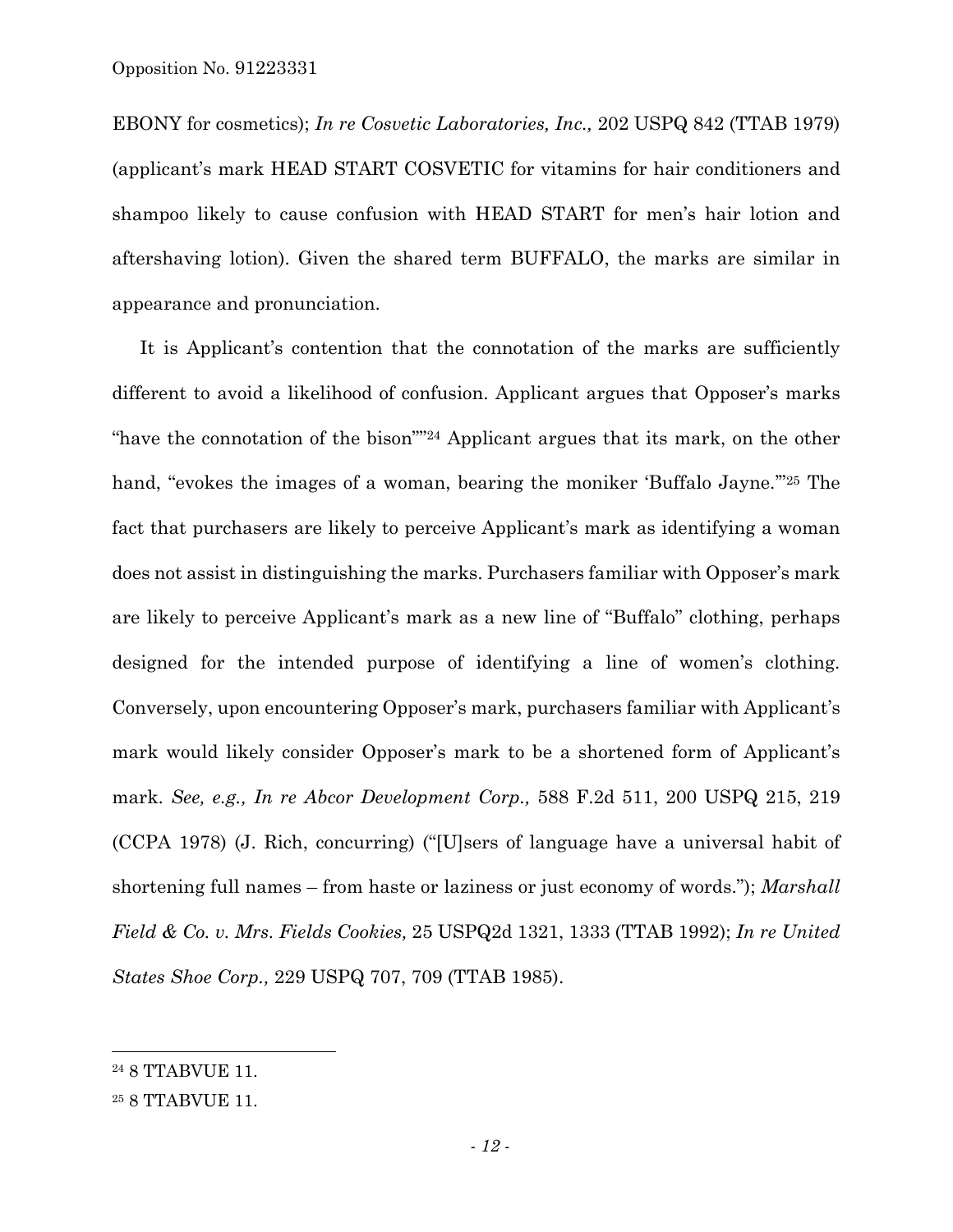Opposition No. 91223331

Applicant further argues that Opposer's mark is not unique in that consumers associate Opposer's mark BUFFALO "with the connotations of … ruggedness, outdoors, wild, western."26 To the extent the term evokes these connotations, the same connotations will be perceived by Applicant's consumers when encountering the mark BUFFALO JAYNE; clothing designed for a cowboy has now met its counterpart in a cowgirl named Jayne. We find the marks, considered in their entireties, convey similar overall commercial impressions.

Because we find the marks are similar in sight, sound, meaning and commercial impression, the first *du Pont* factor favors a finding that confusion between the marks is likely, particularly in light of the lesser similarity required because the respective goods are legally identical in part.

## *D. Strength of Opposer's Mark; Similar Marks in Use*

Opposer contends that its BUFFALO mark is a well-known, strong mark. Opposer submitted evidence that the BUFFALO mark has been continuously used in connection with men's and women's pants since 1993. Use of the mark BUFFALO was shown by way of advertising dating from 1993-1995. After that date the mark was used primarily as part of the composite mark BUFFALO DAVID BITTON. However, Opposer uses the composite mark in such a way as to emphasize the separate commercial impression created by the term BUFFALO; as in the following depiction of two billboards from 2001,27

1

<sup>26 15</sup> TTABVUE 3.

<sup>27 12</sup> TTABVUE 4, Exhibit 18.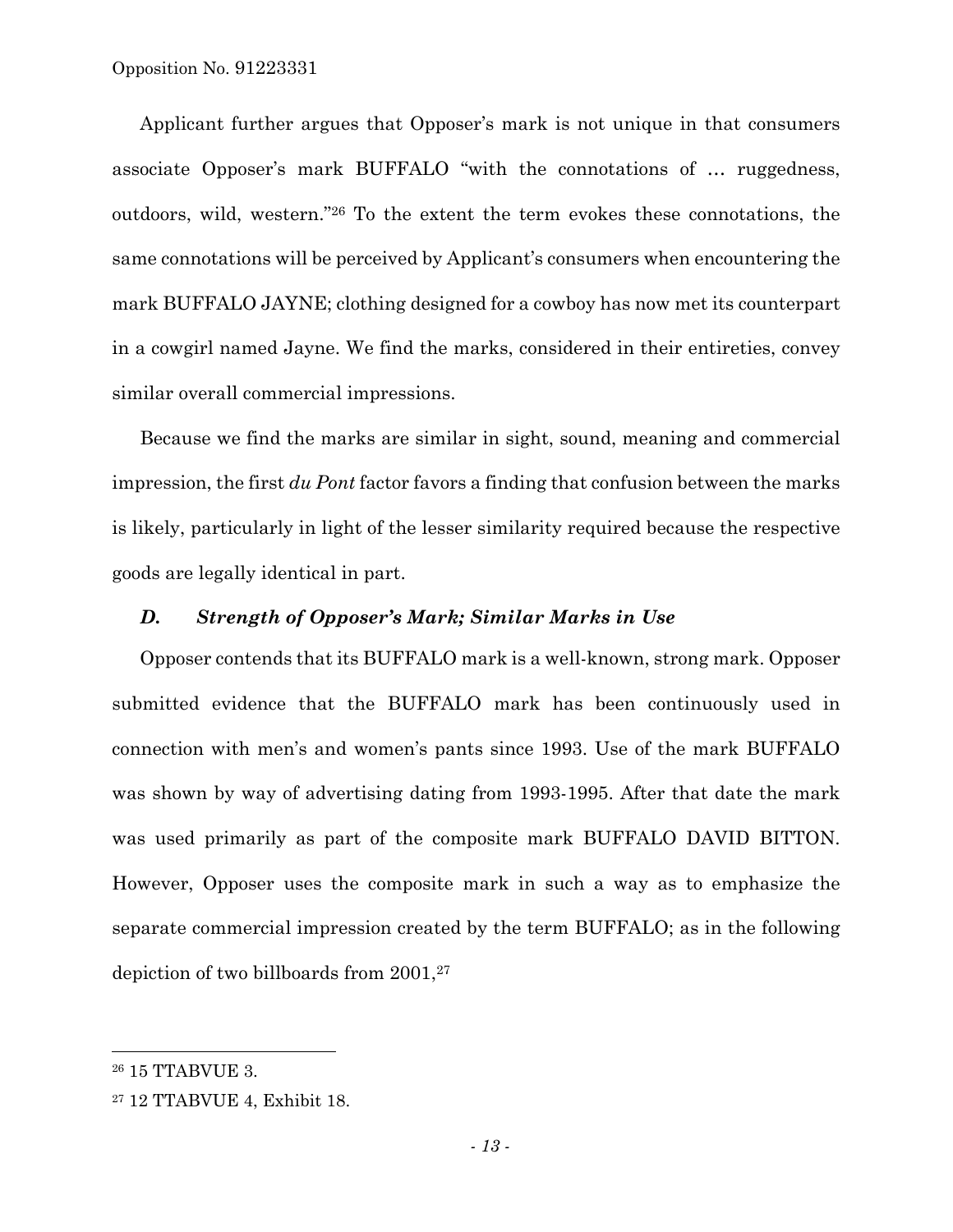Opposition No. 91223331





print advertising from 2007,28



and Opposer's 2009 Lookbook.29

Opposer's Director, Gabriel Bitton, testified by declaration that Opposer's predecessors-in-interest began using the BUFFALO mark in the United States in 1979 in connection with the sale of clothing;30 that Opposer's clothing has been sold

<sup>28 12</sup> TTABVUE 101, Exhibit 23.

<sup>29 12</sup> TTABVUE 191, Exhibit 26.

 $^{30}$  10 TTABVUE 2.  $\P$  3.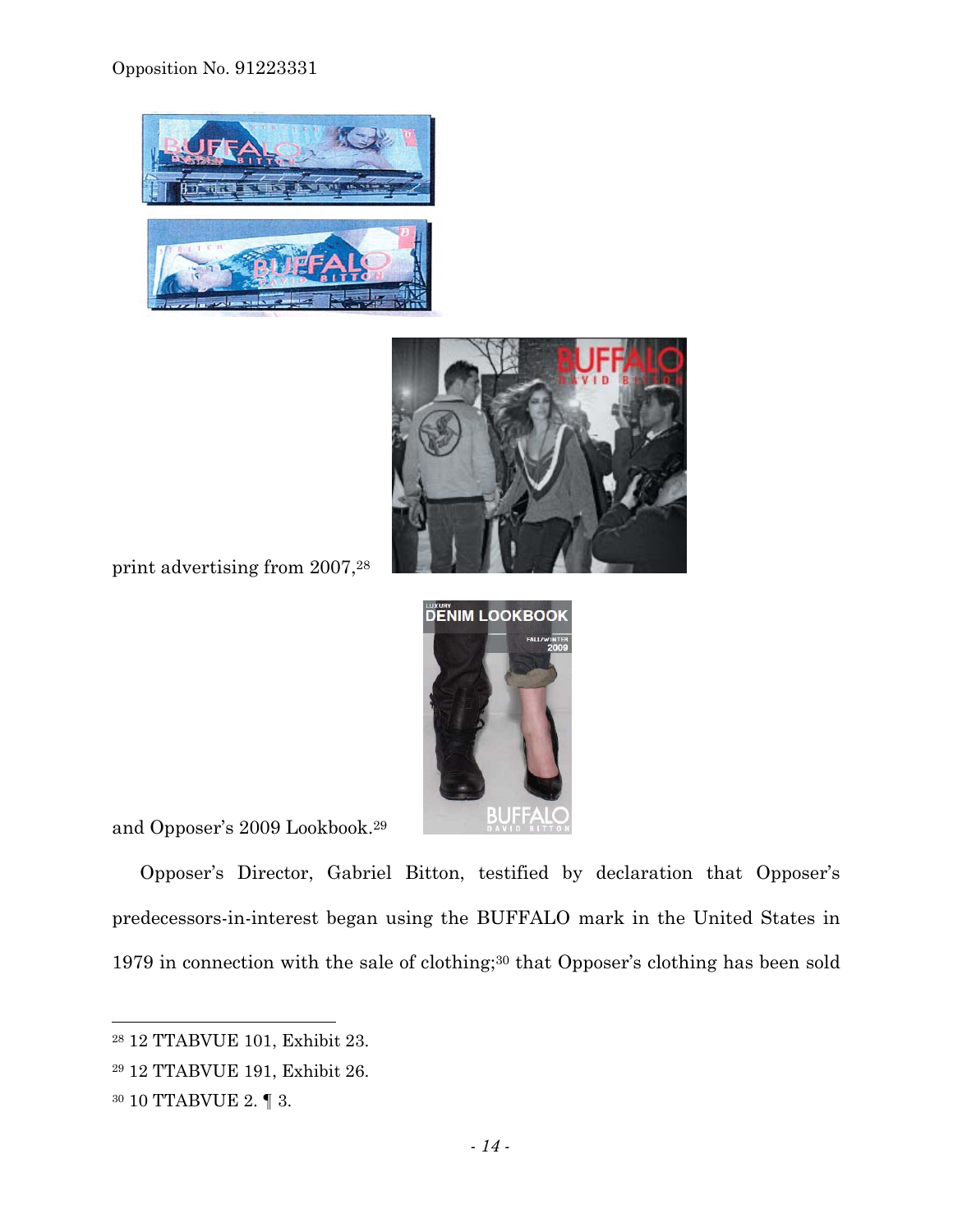in a wide range of department stores "including Bloomingdales, Lord & Taylor, Bon Ton, Belk, Dillard's, and Macy's"31 and has been extensively advertised in printed publications, "including in magazines (such as Marie Claire, Hamptons, In-Style, Seventeen, Elle, Cosmo Girl, and FHM),"32 and on billboards and in-store promotional materials.33 Sales of Opposer's products have been increasing since at least 2008, with sales of goods in the United States generating nearly \$123 million dollars in 2014.34 Opposer operates a website that since 2002 has offered its goods for sale and since 2009 has promoted its goods on social media platforms: Facebook, Instagram, Twitter and YouTube.35 We find that Opposer's BUFFALO mark, while not famous, is well-known for men's and women's pants.

Applicant argues that Opposer's mark is entitled to only a narrow scope of protection because of the existence of prior registrations for marks containing the term BUFFALO. Applicant has submitted copies of 12 registration certificates and two lists from the TESS database of marks that contain the term BUFFALO. By introducing the third-party registrations as exhibits to its ACR Brief, Applicant has made the 12 registrations of record. *See* 37 CFR § 2.122(e); *Rocket Trademarks Pty. Ltd. v. Phard S.p.A.*, 98 USPQ2d 1066, 1070 n.11 (TTAB 2011) (not necessary to submit title and status copies of third-party registrations prepared by Office; plain

<sup>31 10</sup> TTABVUE 4, ¶ 8.

<sup>32 10</sup> TTABVUE 4, ¶ 7.

<sup>33 10</sup> TTABVUE 4, ¶ 7.

<sup>34 10</sup> TTABVUE 5, ¶ 11.

<sup>35 10</sup> TTABVUE 5, ¶¶ 9, 10.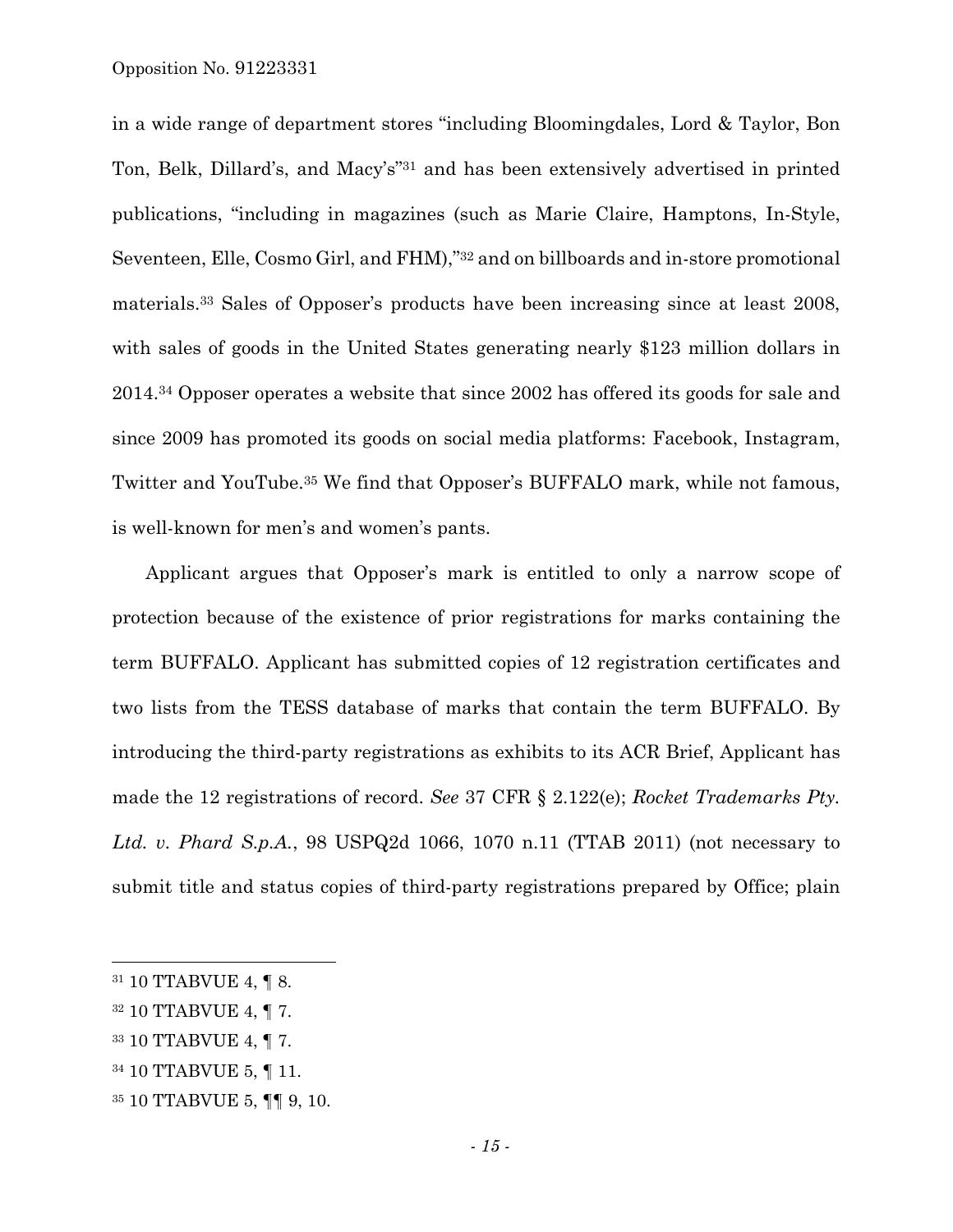copies from the USPTO's electronic database would have sufficed); TBMP § 704.03(b)(1)(B). While properly made of record however, because the third-party registrations were submitted without a showing that the marks therein are in use, they "are not evidence of third-party use of the registered marks in the marketplace, for purposes of the sixth *du Pont* factor." *In re Davey Products Pty Ltd.,* 92 USPQ2d 1198, 1204 (TTAB 2009). In other words, their probative value on the issue of likelihood of confusion is limited. *See Olde Tyme Foods Inc. v. Roundy's Inc.*, 961 F.2d 200, 22 USPQ2d 1542, 1545 (Fed. Cir. 1992) (may not be given any weight in determining strength of a mark); *Seabrook Foods, Inc. v. Bar-Well Foods Ltd.*, 568 F.2d 1342, 196 USPQ 289, 291 n.12 (CCPA 1977) (little evidentiary value in determining scope of protection); *AMF Inc. v. American Leisure Products, Inc,*, 474 F.2d 1403, 177 USPQ 268, 269 (CCPA 1973) (not evidence of what happens in the market place or consumer familiarity).

On the other hand, the registrations may be of use "if they tend to demonstrate that [BUFFALO] is suggestive or descriptive of certain goods and hence is entitled to a narrow scope of protection." *In re J.M. Originals Inc.,* 6 USPQ2d 1393, 1394 (TTAB 1987). *See also American Lebanese Syrian Associated Charities Inc. v. Child Health Research Institute*, 101 USPQ2d 1022, 1029 (TTAB 2011) (may indicate that a mark, or portion of a mark, is descriptive or suggestive); *Sports Authority Michigan Inc. v. PC Authority Inc.*, 63 USPQ2d 1782, 1798 (TTAB 2001) (probative to show that a term is adopted to convey a particular suggestive meaning). Here, the registrations do not demonstrate that the term BUFFALO has a commonly understood meaning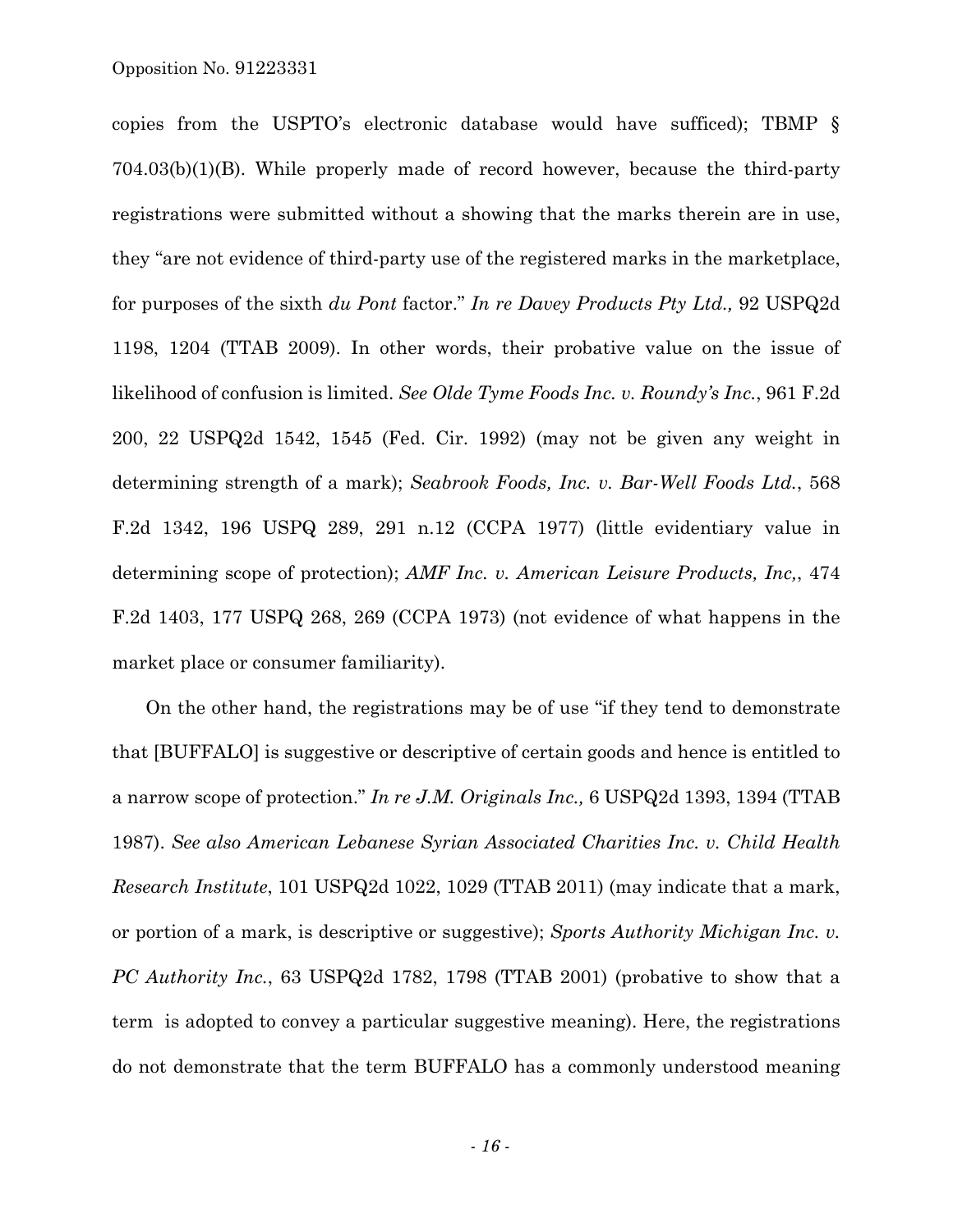1

that is suggestive or descriptive of "men's and women's pants." The marks are: BUFFALO HEAD LEATHER and design, BUFFALO WORK GLOVES, ONE BUFFALO, BOUNTY HUNTER BUFFALO, BIG EMPTY BUFFALO LEATHER, AMERICAN BUFFALO COLLECTION, BUFFALO EXCHANGE and design, THE BUFFALO CLUB, BUFFALO TRACE and design, BUFFALO BAY, LIGHTNING BUFFALO and design, and BUFFALO (stylized).36 To the extent the term BUFFALO has a commonly understood meaning as a type of range animal, the marks share such common reference, but the registrations do not show that the word has any special meaning in relation to clothing except to the limited extent that consumers may perceive that some of the leather goods could be made from buffalo hide. Such a connotation would apply, if at all, equally to Applicant's goods as Opposer's.

As for the TESS listings, they are of no probative value. The Board does not take judicial notice of registrations residing in the Office and the mere listing of registrations is not sufficient to make the registrations of record. *In re Hoefflin*, 97 USPQ2d 1174, 1177 (TTAB 2010). *See also In re Compania de Licores Internacionales S.A.*, 102 USPQ2d 1841, 1843 (TTAB 2012); *In re Jump Designs LLC*, 80 USPQ2d 1370, 1372-73 (TTAB 2006). While the lists themselves are of record, they provide no useful information as to the scope or type of goods or services for which the marks are registered, the nature of the marks involved, whether a showing of use was required prior to registration, or whether any of the holders of the registrations are related companies or have otherwise entered into agreements regarding concurrent use of

<sup>36</sup> Printouts of the registration certificates for these marks are at 8 TTABVUE 27-38.